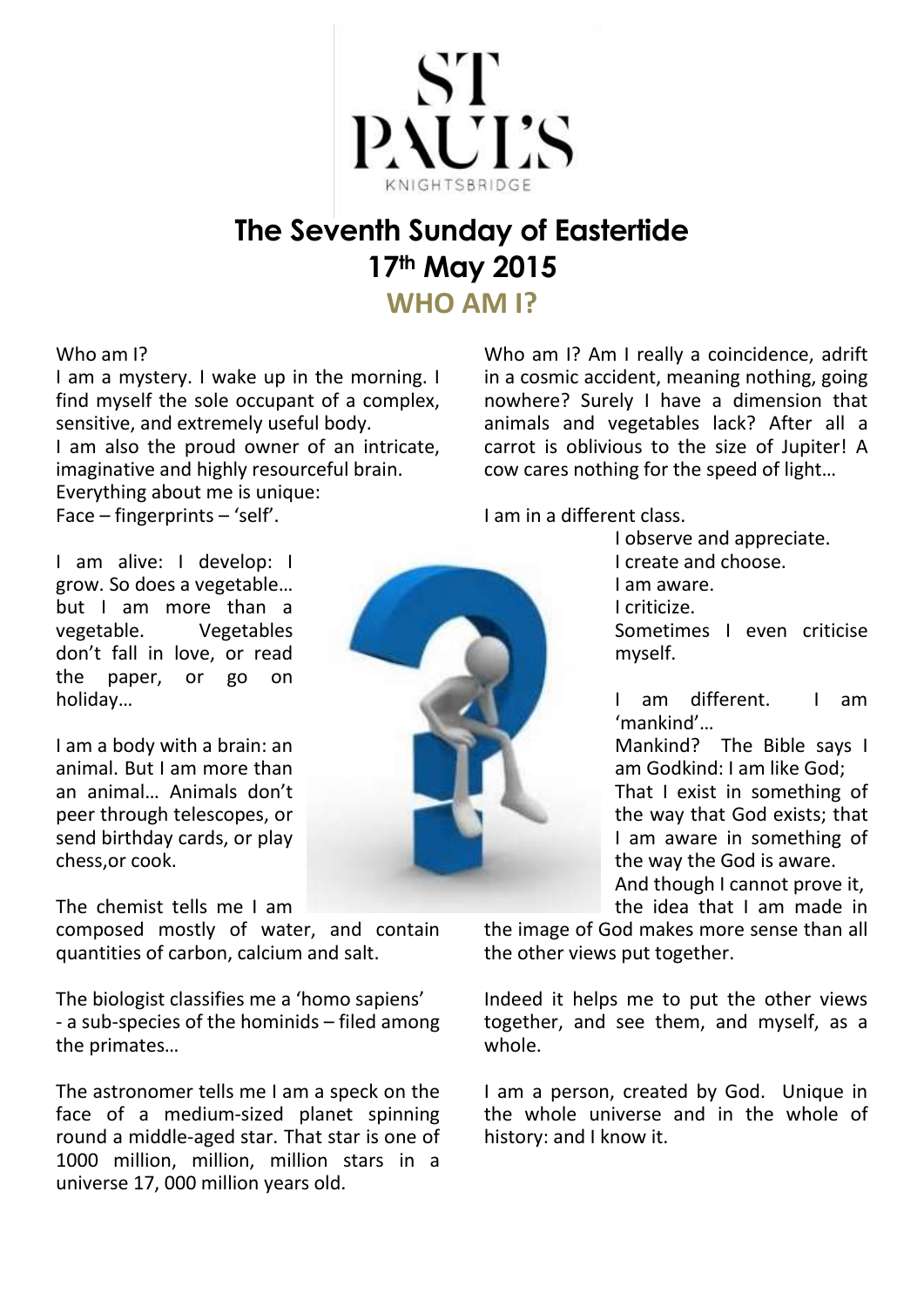# **WELCOME**

You will find in the pews, in addition to the yellow envelopes, blue and gold "Visitor Cards". We invite visitors who would like to keep in touch with us, to complete one of these and to hand it to one of the clergy.

## **CHRISTIAN FORMATION**

On Wednesday 20<sup>th</sup> May the study group meets for a home Eucharist and to explore Mission Abroad IN THE VICARAGE AT 18:45 Memebers who may wish to learn more about our emerging mission link with All Saints Nahmavila in Mozambiquie are encounraged to attend.

# **PENTECOST '+ ONE' LUNCH**

You are warmly invited to lunch in the Vicarage and Vicarage Garden next Sunday, 24<sup>th</sup> May, at 12:45 after the Solemn Eucharist. Requirement for entry is *only* that you bring with you a guest, a visitor to St Paul's who is not a regular! Please sign your name in the Blue Book at the back of church or email [felicity@spkb.org](mailto:felicity@spkb.org) to confirm your invitation.

# **VISIT TO CHICHESTER**

Fr Andrew Sloane has received deposits from 21 people who have completed the invoice form/ sent deposits. There are still some uncertain names on the sign-up sheet. If you think you have signed up but have NOT completed such a form or sent a deposit please email Fr. Andrew at andrewsloane@spkb.org as soon as possible.

## **CIARA HENDRICK**



We are pleased to welcome Ciara Hendrick to the ranks of the choir, in succession to Marie Degodet. Ciara studied at the Guildhall School of Music and Drama, with piano as a second study, graduating with distinction

and a finalist of the Gold Medal. In 2007 she joined the opera studio of L'Opéra National du Rhin (Les Jenues Voix du Rhin) and was a member of the ENO Opera Works

programme. During her time in France, Ciara<br>honed her dramatic skills. working her dramatic skills, working intensively with actors and directors including Yves Lenoir, Lionel Parlier and Matthew Jocelyn. She took the lead role of<br>Lazuli in Chabrier's L'Étoile in the Lazuli in Chabrier's L'Étoile in the programme's major production and the roles of Hermia, Cherubino, Rosina and Charlotte in scenes and was fortunate to work with Francoise Pollet, Felice Venanzoni, Alessandro Misciasci and Antoine Palloc. Upon returning to England, Ciara joined the Glyndebourne Chorus in 2008 and was invited to participate in the Jerwood Young Artist Programme the following year, creating the role of Margarida in Julian Philips' The Yellow Sofa in the 2009 festival. Recent engagements include the title role in Handel's Susanna for the Early Opera Company with Christian Curnyn (Iford Arts), Frasquinella, La Perichole at Garsington with Jeremy Sams, Dorinda, Il Pastor Fido with La Nuova Musica at the London Handel Festival, Hansel for Iford Festival Opera and Phoebe in Yeomen of the Guard for Buxton, directed by Jeff Clarke. Specialising in early and contemporary works, roles include Irene (Theodora, Handel) at St Martin in the Fields, David (Saul, Handel) at St James, Piccadilly, Annio (La Clemenza di Tito, Mozart); Popova (The Bear, Walton) directed by Stuart Barker. A regular soloist at St Martin in the Fields, Ciara's oratorio engagements include Handel's Messiah and Dixit Dominus, Vivaldi's Gloria, Bach's Magnificat and Christmas Oratorio, Monteverdi's Vespers, the St John's Passion at the Royal Hospital Chelsea and Beethoven's 9th Symphony at St John's Smith Square.

# **BBC SINGERS**

**LIVE FROM ST PAUL'S** Tickets are still available online from the BBC Singers website to enable you to form part



of the audience for a live broadcast from St Paul's Knightsbridge on Wednesday 20<sup>th</sup> May: Live from St Paul's Church, Knightsbridge. Presented by Sara Mohr-Pietsch, the programme is one of

modern sacred choral music - from Britten to the brand new. BBC Singers with James McVinnie (organ) & Nicholas Kok (conductor)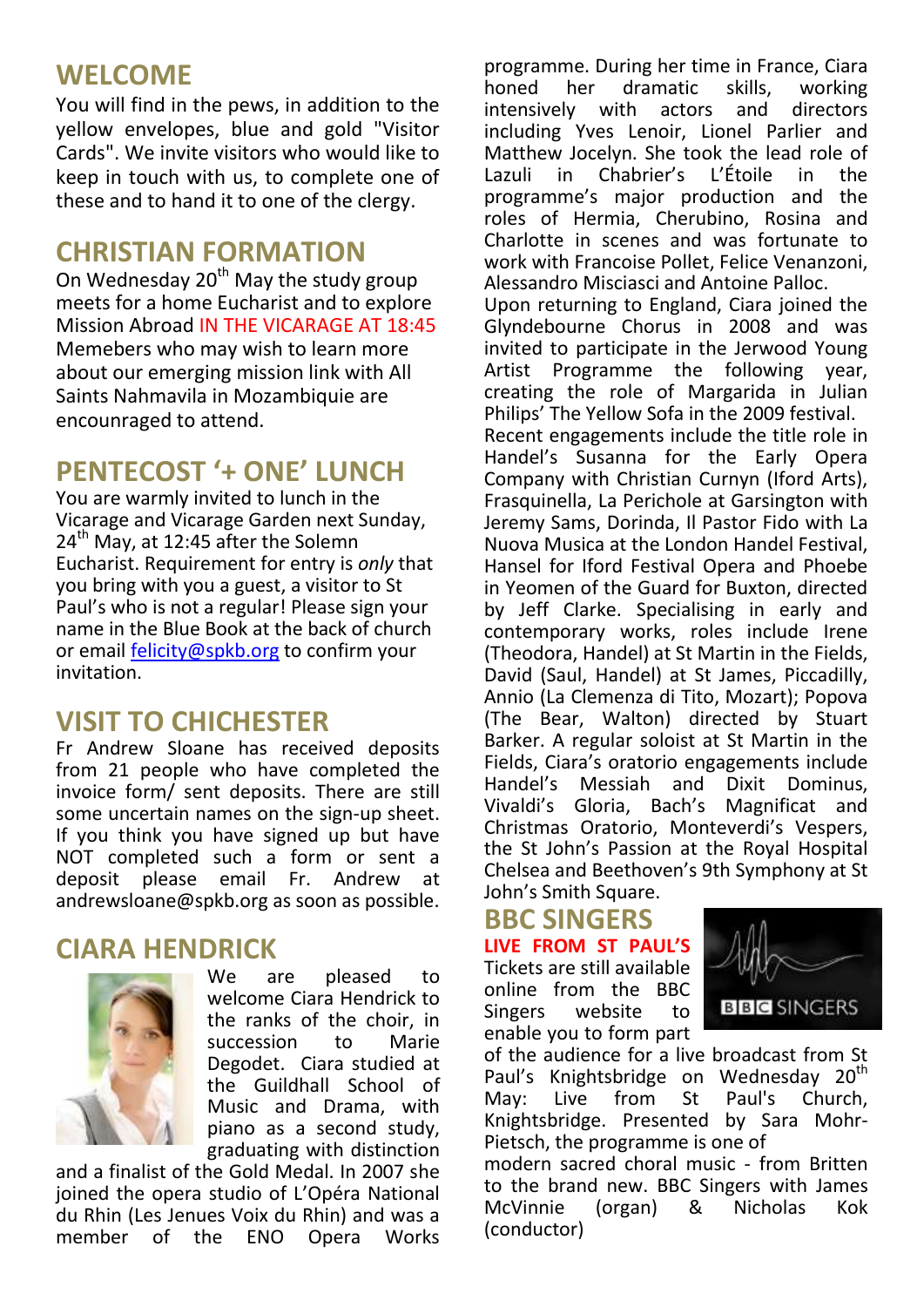## **MASSES & PSALM RESPONSES**

There is a mass daily at St Paul's and all are welcome to attend. Service papers are available outside the Chapel or Chancel.

| Tuesday 5 February - feria                    |
|-----------------------------------------------|
| Mass at 18:00; DEL p.80, year 1;              |
| I will proclaim your name among the<br>people |

#### **COLLECT FOR THE EASTER 7**

O God the King of glory, who hast exalted thine only Son Jesus Christ with great triumph unto thy kingdom in heaven: we beseech thee, leave us not comfortless, but send to us thine Holy Spirit to comfort us and exalt us unto the same place whither our Saviour Christ is gone before; who liveth and reigneth with thee, in the unity of the Holy Spirit, one God, now and for ever. **Amen**.

#### **POST-COMMUNION PRAYER**

Eternal God, giver of love and power, whose Son Jesus Christ hath sent us into all the world to preach the gospel of his kingdom: so confirm us in this mission that our lives may show forth the good news which we proclaim; through Jesus Christ our Lord. **Amen**.

#### **SEVENTH WEEK OF EASTER**

**Sunday 17 May – 7 th Sunday of Easter** Masses at 09:00 & 11:00

**Monday 18 May – feria of Ascensiontide** Mass at 18:00; DEL p. 238 *Sing to God, sing praises to his name.*

#### **Tuesday 19 May – St Dunstan**

**O**Mass at 18:00; EH p. 150 *Behold God's faithful and wise servant*

**Wednesday 20 May – Alcuin** OMass in the Vicarage at 18:45; EH p. 153; *To you, O God, I lift up my eyes*

#### **Thursday 21 May – feria of Ascensiontide** Mass at 18:00; DEL p. 242 *Preserve me, O God, for in you have I taken refuge*

**Friday 22 May – feria of Ascensiontide** Mass at 18:00; DEL p. 244 *Bless the Lord, O my soul*

## **Saturday 23 May – feria of Ascensiontide**

Mass at noon; DEL p. 245; *The upright shall behold the face of the Lord.*

## **Sunday 24 May – The Feast of Pentecost**

● Masses at 09:00 & 11:00

## **We pray daily for:**

- The people of Nepal in the wake of the natural disaster there
- For our Bishop, Richard
- our sister parish, St Paul's K-Street and its Rector Designate
- our emerging mission link with All Saints, Nhamavila in Mozambique
- the Archbishop of Canterbury, Justin Welby, and for the unity and health of the Anglican Communion
- our sisters and brothers of the Roman Catholic Church and for Pope Francis I, and for the Eastern Orthodox churches and Bartholomew the Ecumenical Patriarch.

### **Among the sick and those in need:**

Michael Pate; Ian Powe; Bernard Gordon-Lennox; Jane Elstub; Heidi Hoell; Sal Allen; John Roberts; Marjorie Isabel Wilcox; Piers Leonard; Mary Sykes-Wright; Ronald Bartle; Clariette Wilmot; Kooky Fallah; Maggie Milbourn; Tim Touhey; Catherine Anne Lally; Fr.Richard Martin; Ian McDonald; Ian Frazer; Elizabeth Gordon; Fr.Lane Davenport; Carole Taylor; Sara Carroll-Parker; Peter Brook; Michael Cooke; John King; Alexandra Holesh; Penri Morgan; Jean Marc Lehut; Steven Davis; Margaret Beatrice Cocking; Heather;

#### **We pray for all the recently departed,** John Hollamby;

### **and those whose Year's Mind is at this time:**

| Cecilia Lawson          | 17 May |
|-------------------------|--------|
| Eileen Goode            | 18 May |
| Sally Windham           | 20 May |
| <b>Averill Sloane</b>   | 21 May |
| Eric Hamilton, bishop   | 21 May |
| <b>Gerard Doyle</b>     | 22 May |
| <b>Dudley Middleton</b> | 23 May |
| <b>Herbert Robinson</b> | 24 May |